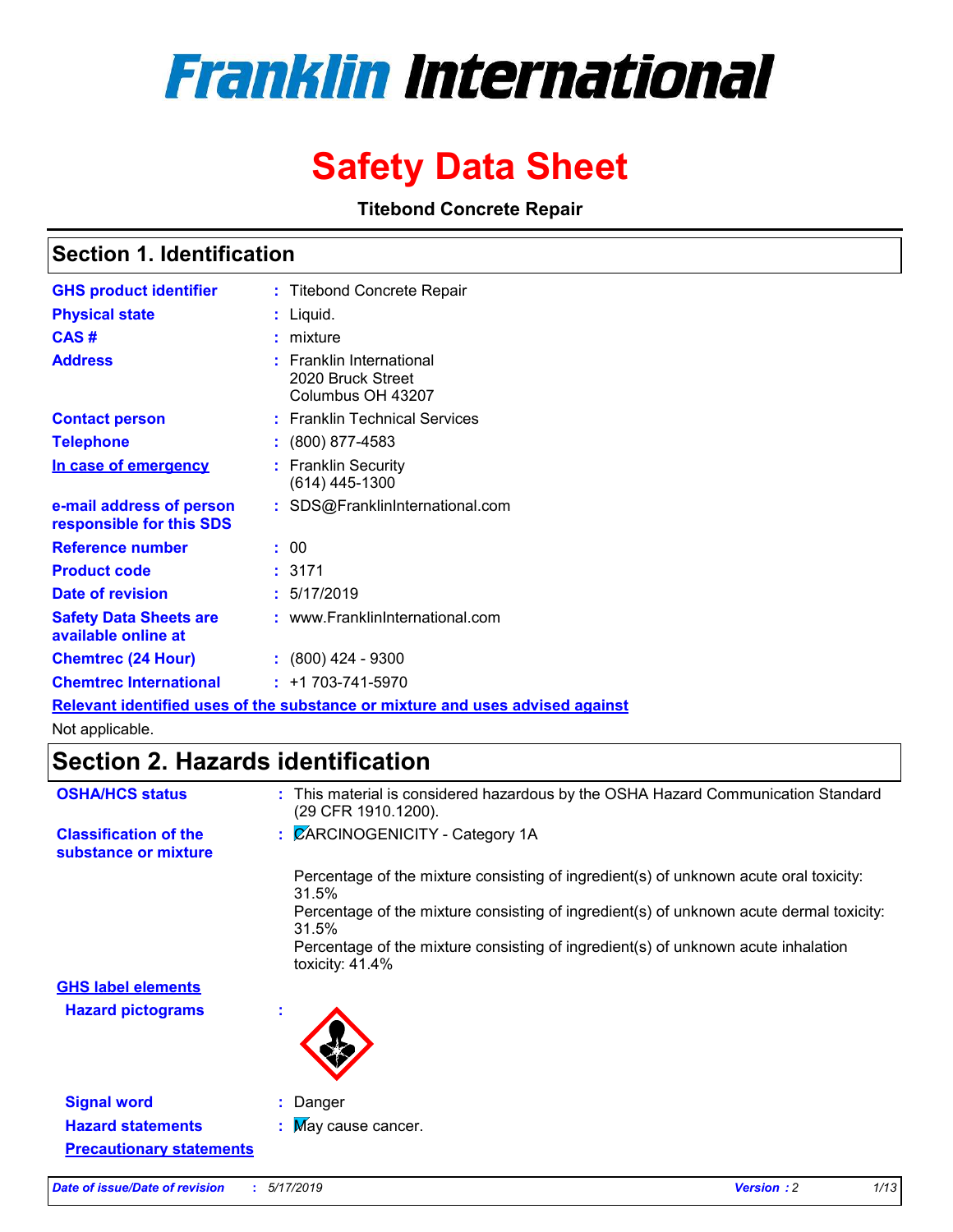# **Section 2. Hazards identification**

| <b>General</b>                             | Read label before use. Keep out of reach of children. If medical advice is needed,<br>have product container or label at hand.                                                                           |
|--------------------------------------------|----------------------------------------------------------------------------------------------------------------------------------------------------------------------------------------------------------|
| <b>Prevention</b>                          | : Obtain special instructions before use. Do not handle until all safety precautions have<br>been read and understood. Wear protective gloves. Wear eye or face protection.<br>Wear protective clothing. |
| <b>Response</b>                            | : IF exposed or concerned: Get medical attention.                                                                                                                                                        |
| <b>Storage</b>                             | : Store locked up.                                                                                                                                                                                       |
| <b>Disposal</b>                            | Dispose of contents and container in accordance with all local, regional, national and<br>international regulations.                                                                                     |
| <b>Supplemental label</b><br>elements      | : Avoid contact with skin and clothing. Wash thoroughly after handling.                                                                                                                                  |
| <b>Hazards not otherwise</b><br>classified | : Prolonged or repeated contact may dry skin and cause irritation.                                                                                                                                       |

# **Section 3. Composition/information on ingredients**

| <b>Substance/mixture</b><br>Mixture         |                   |                                       |
|---------------------------------------------|-------------------|---------------------------------------|
| <b>Ingredient name</b>                      | $\frac{9}{6}$     | <b>CAS number</b>                     |
| ethanediol<br>acetaldehyde<br>vinyl acetate | l≤3<br>1≥ا<br>1≥ا | $107 - 21 - 1$<br>75-07-0<br>108-05-4 |

Any concentration shown as a range is to protect confidentiality or is due to batch variation.

**There are no additional ingredients present which, within the current knowledge of the supplier and in the concentrations applicable, are classified as hazardous to health or the environment and hence require reporting in this section.**

**Occupational exposure limits, if available, are listed in Section 8.**

### **Section 4. First aid measures**

| <b>Description of necessary first aid measures</b>        |                                                                                                                                                                                                                                                                                                                                                                                                                                                                                                                                                                                                                                                                                                                                                                           |  |
|-----------------------------------------------------------|---------------------------------------------------------------------------------------------------------------------------------------------------------------------------------------------------------------------------------------------------------------------------------------------------------------------------------------------------------------------------------------------------------------------------------------------------------------------------------------------------------------------------------------------------------------------------------------------------------------------------------------------------------------------------------------------------------------------------------------------------------------------------|--|
| Eye contact                                               | : Immediately flush eyes with plenty of water, occasionally lifting the upper and lower<br>eyelids. Check for and remove any contact lenses. Continue to rinse for at least 10<br>minutes. Get medical attention.                                                                                                                                                                                                                                                                                                                                                                                                                                                                                                                                                         |  |
| <b>Inhalation</b>                                         | : Remove victim to fresh air and keep at rest in a position comfortable for breathing. If<br>not breathing, if breathing is irregular or if respiratory arrest occurs, provide artificial<br>respiration or oxygen by trained personnel. It may be dangerous to the person providing<br>aid to give mouth-to-mouth resuscitation. Get medical attention. If unconscious, place<br>in recovery position and get medical attention immediately. Maintain an open airway.<br>Loosen tight clothing such as a collar, tie, belt or waistband.                                                                                                                                                                                                                                 |  |
| <b>Skin contact</b>                                       | : Wash skin thoroughly with soap and water or use recognized skin cleanser. Remove<br>contaminated clothing and shoes. Wash contaminated clothing thoroughly with water<br>before removing it, or wear gloves. Continue to rinse for at least 10 minutes. Get<br>medical attention. Wash clothing before reuse. Clean shoes thoroughly before reuse.                                                                                                                                                                                                                                                                                                                                                                                                                      |  |
| <b>Ingestion</b>                                          | : Wash out mouth with water. Remove dentures if any. Remove victim to fresh air and<br>keep at rest in a position comfortable for breathing. If material has been swallowed and<br>the exposed person is conscious, give small quantities of water to drink. Stop if the<br>exposed person feels sick as vomiting may be dangerous. Do not induce vomiting<br>unless directed to do so by medical personnel. If vomiting occurs, the head should be<br>kept low so that vomit does not enter the lungs. Get medical attention. Never give<br>anything by mouth to an unconscious person. If unconscious, place in recovery position<br>and get medical attention immediately. Maintain an open airway. Loosen tight clothing<br>such as a collar, tie, belt or waistband. |  |
| <b>Most important symptoms/effects, acute and delayed</b> |                                                                                                                                                                                                                                                                                                                                                                                                                                                                                                                                                                                                                                                                                                                                                                           |  |

#### **Potential acute health effects**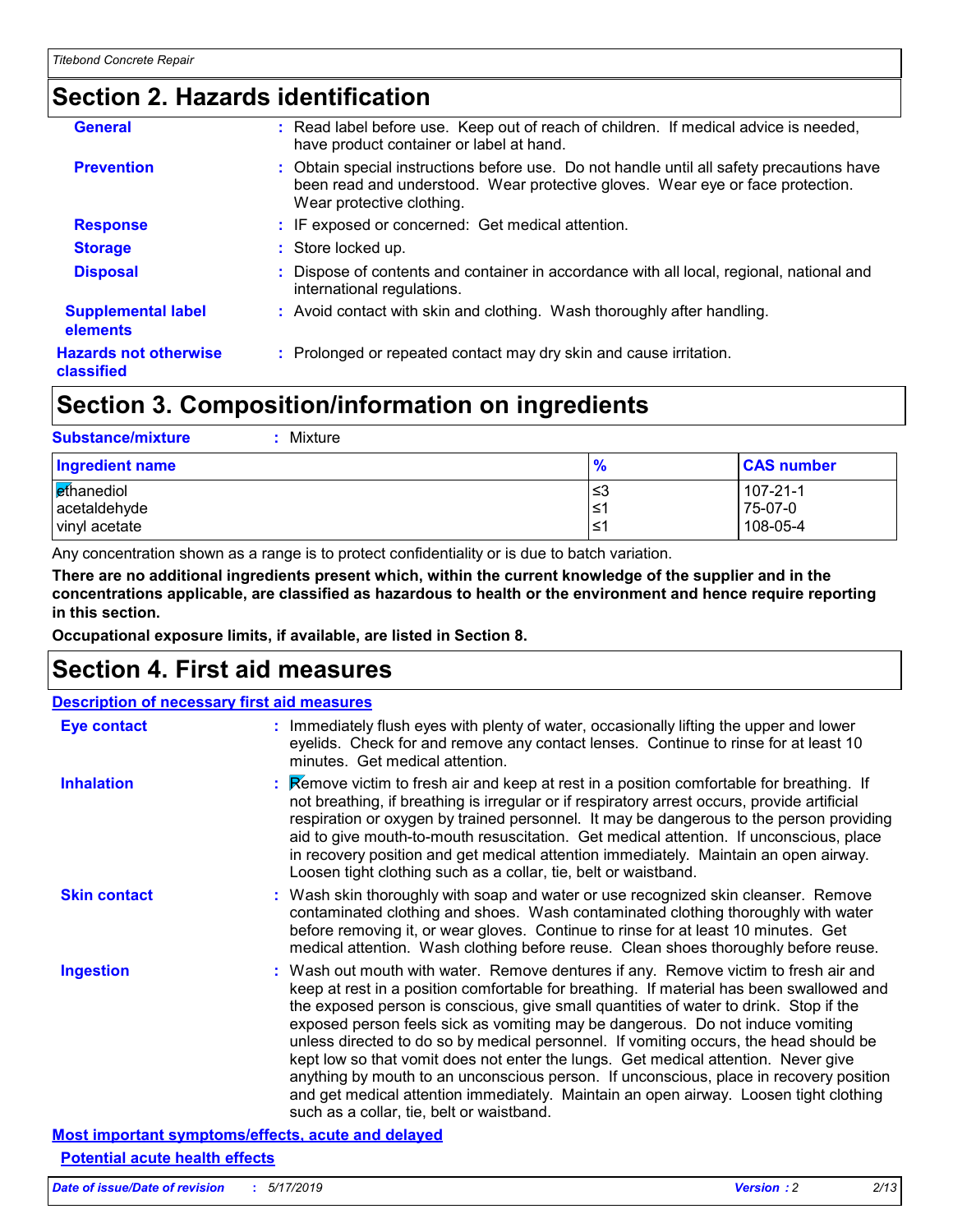| <b>Section 4. First aid measures</b> |  |                                                                                                                                                                                                                                                                                                                                                                                                                 |  |
|--------------------------------------|--|-----------------------------------------------------------------------------------------------------------------------------------------------------------------------------------------------------------------------------------------------------------------------------------------------------------------------------------------------------------------------------------------------------------------|--|
| <b>Eye contact</b>                   |  | : This product may irritate eyes upon contact.                                                                                                                                                                                                                                                                                                                                                                  |  |
| <b>Inhalation</b>                    |  | : No known significant effects or critical hazards.                                                                                                                                                                                                                                                                                                                                                             |  |
| <b>Skin contact</b>                  |  | Defatting to the skin. May cause skin dryness and irritation.                                                                                                                                                                                                                                                                                                                                                   |  |
| <b>Ingestion</b>                     |  | : No known significant effects or critical hazards.                                                                                                                                                                                                                                                                                                                                                             |  |
| Over-exposure signs/symptoms         |  |                                                                                                                                                                                                                                                                                                                                                                                                                 |  |
| <b>Eye contact</b>                   |  | : No specific data.                                                                                                                                                                                                                                                                                                                                                                                             |  |
| <b>Inhalation</b>                    |  | : No specific data.                                                                                                                                                                                                                                                                                                                                                                                             |  |
| <b>Skin contact</b>                  |  | : Adverse symptoms may include the following:<br>irritation<br>dryness<br>cracking                                                                                                                                                                                                                                                                                                                              |  |
| <b>Ingestion</b>                     |  | : No specific data.                                                                                                                                                                                                                                                                                                                                                                                             |  |
|                                      |  | Indication of immediate medical attention and special treatment needed, if necessary                                                                                                                                                                                                                                                                                                                            |  |
| <b>Notes to physician</b>            |  | : Treat symptomatically. Contact poison treatment specialist immediately if large<br>quantities have been ingested or inhaled.                                                                                                                                                                                                                                                                                  |  |
| <b>Specific treatments</b>           |  | : No specific treatment.                                                                                                                                                                                                                                                                                                                                                                                        |  |
| <b>Protection of first-aiders</b>    |  | : No action shall be taken involving any personal risk or without suitable training. If it is<br>suspected that fumes are still present, the rescuer should wear an appropriate mask or<br>self-contained breathing apparatus. It may be dangerous to the person providing aid to<br>give mouth-to-mouth resuscitation. Wash contaminated clothing thoroughly with water<br>before removing it, or wear gloves. |  |

**See toxicological information (Section 11)**

# **Section 5. Fire-fighting measures**

| <b>Extinguishing media</b>                               |                                                                                                                                                                                                   |
|----------------------------------------------------------|---------------------------------------------------------------------------------------------------------------------------------------------------------------------------------------------------|
| <b>Suitable extinguishing</b><br>media                   | : Use an extinguishing agent suitable for the surrounding fire.                                                                                                                                   |
| <b>Unsuitable extinguishing</b><br>media                 | : None known.                                                                                                                                                                                     |
| <b>Specific hazards arising</b><br>from the chemical     | : In a fire or if heated, a pressure increase will occur and the container may burst.                                                                                                             |
| <b>Hazardous thermal</b><br>decomposition products       | Decomposition products may include the following materials:<br>carbon dioxide<br>carbon monoxide                                                                                                  |
| <b>Special protective actions</b><br>for fire-fighters   | Promptly isolate the scene by removing all persons from the vicinity of the incident if<br>there is a fire. No action shall be taken involving any personal risk or without suitable<br>training. |
| <b>Special protective</b><br>equipment for fire-fighters | Fire-fighters should wear appropriate protective equipment and self-contained breathing<br>apparatus (SCBA) with a full face-piece operated in positive pressure mode.                            |

# **Section 6. Accidental release measures**

| <b>Personal precautions, protective equipment and emergency procedures</b> |                                                                                                                                                                                                                                                                                                                                                                                                                  |  |  |
|----------------------------------------------------------------------------|------------------------------------------------------------------------------------------------------------------------------------------------------------------------------------------------------------------------------------------------------------------------------------------------------------------------------------------------------------------------------------------------------------------|--|--|
| For non-emergency<br>personnel                                             | : No action shall be taken involving any personal risk or without suitable training.<br>Evacuate surrounding areas. Keep unnecessary and unprotected personnel from<br>entering. Do not touch or walk through spilled material. Avoid breathing vapor or mist.<br>Provide adequate ventilation. Wear appropriate respirator when ventilation is<br>inadequate. Put on appropriate personal protective equipment. |  |  |
| For emergency responders                                                   | : If specialized clothing is required to deal with the spillage, take note of any information in<br>Section 8 on suitable and unsuitable materials. See also the information in "For non-<br>emergency personnel".                                                                                                                                                                                               |  |  |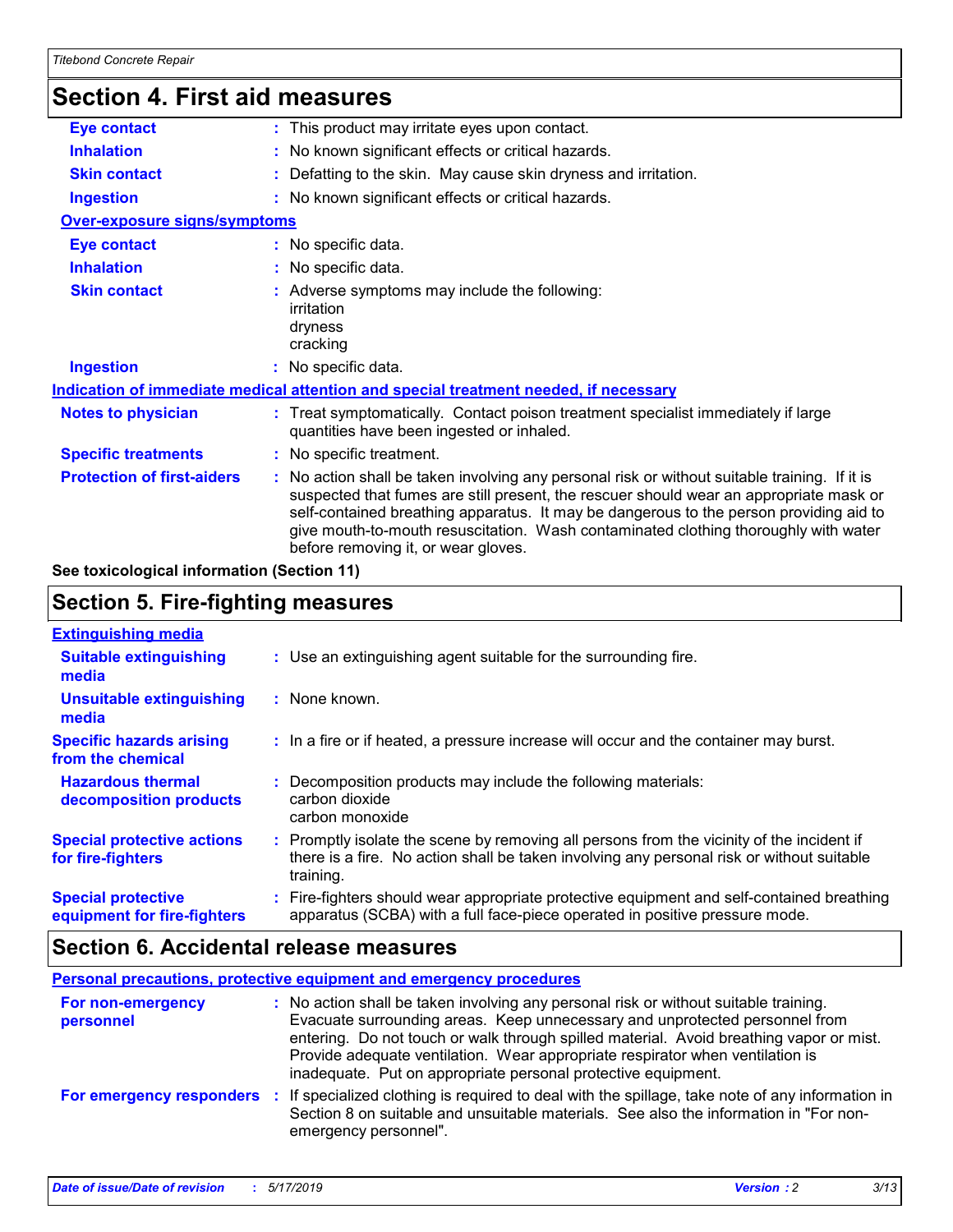### **Section 6. Accidental release measures**

| <b>Environmental precautions</b>                      | : Avoid dispersal of spilled material and runoff and contact with soil, waterways, drains<br>and sewers. Inform the relevant authorities if the product has caused environmental<br>pollution (sewers, waterways, soil or air).                                                                                                                                                                                                                                                                                                                                                                                                                                                                              |
|-------------------------------------------------------|--------------------------------------------------------------------------------------------------------------------------------------------------------------------------------------------------------------------------------------------------------------------------------------------------------------------------------------------------------------------------------------------------------------------------------------------------------------------------------------------------------------------------------------------------------------------------------------------------------------------------------------------------------------------------------------------------------------|
| Methods and materials for containment and cleaning up |                                                                                                                                                                                                                                                                                                                                                                                                                                                                                                                                                                                                                                                                                                              |
| <b>Small spill</b>                                    | : Stop leak if without risk. Move containers from spill area. Dilute with water and mop up<br>if water-soluble. Alternatively, or if water-insoluble, absorb with an inert dry material and<br>place in an appropriate waste disposal container. Dispose of via a licensed waste<br>disposal contractor.                                                                                                                                                                                                                                                                                                                                                                                                     |
| Large spill                                           | : Stop leak if without risk. Move containers from spill area. Approach release from<br>upwind. Prevent entry into sewers, water courses, basements or confined areas. Wash<br>spillages into an effluent treatment plant or proceed as follows. Contain and collect<br>spillage with non-combustible, absorbent material e.g. sand, earth, vermiculite or<br>diatomaceous earth and place in container for disposal according to local regulations<br>(see Section 13). Dispose of via a licensed waste disposal contractor. Contaminated<br>absorbent material may pose the same hazard as the spilled product. Note: see<br>Section 1 for emergency contact information and Section 13 for waste disposal. |

### **Section 7. Handling and storage**

#### **Precautions for safe handling**

| <b>Protective measures</b>                                                       | : Put on appropriate personal protective equipment (see Section 8). Avoid exposure -<br>obtain special instructions before use. Do not handle until all safety precautions have<br>been read and understood. Do not get in eyes or on skin or clothing. Do not ingest.<br>Avoid breathing vapor or mist. If during normal use the material presents a respiratory<br>hazard, use only with adequate ventilation or wear appropriate respirator. Keep in the<br>original container or an approved alternative made from a compatible material, kept<br>tightly closed when not in use. Empty containers retain product residue and can be<br>hazardous. Do not reuse container.        |
|----------------------------------------------------------------------------------|---------------------------------------------------------------------------------------------------------------------------------------------------------------------------------------------------------------------------------------------------------------------------------------------------------------------------------------------------------------------------------------------------------------------------------------------------------------------------------------------------------------------------------------------------------------------------------------------------------------------------------------------------------------------------------------|
| <b>Advice on general</b><br>occupational hygiene                                 | : Eating, drinking and smoking should be prohibited in areas where this material is<br>handled, stored and processed. Workers should wash hands and face before eating,<br>drinking and smoking. Remove contaminated clothing and protective equipment before<br>entering eating areas. See also Section 8 for additional information on hygiene<br>measures.                                                                                                                                                                                                                                                                                                                         |
| <b>Conditions for safe storage,</b><br>including any<br><b>incompatibilities</b> | : Do not store below the following temperature: $4.4444^{\circ}C(40^{\circ}F)$ . Store in accordance<br>with local regulations. Store in original container protected from direct sunlight in a dry,<br>cool and well-ventilated area, away from incompatible materials (see Section 10) and<br>food and drink. Store locked up. Keep container tightly closed and sealed until ready<br>for use. Containers that have been opened must be carefully resealed and kept upright<br>to prevent leakage. Do not store in unlabeled containers. Use appropriate containment<br>to avoid environmental contamination. See Section 10 for incompatible materials before<br>handling or use. |

# **Section 8. Exposure controls/personal protection**

#### **Control parameters**

#### **Occupational exposure limits**

| <b>Ingredient name</b> | <b>Exposure limits</b>                                                                                                                                                       |
|------------------------|------------------------------------------------------------------------------------------------------------------------------------------------------------------------------|
| ethanediol             | OSHA PEL 1989 (United States, 3/1989).                                                                                                                                       |
|                        | CEIL: 50 ppm                                                                                                                                                                 |
|                        | CEIL: 125 mg/m <sup>3</sup>                                                                                                                                                  |
|                        | ACGIH TLV (United States, 3/2018).                                                                                                                                           |
|                        | STEL: 10 mg/m <sup>3</sup> 15 minutes. Form: Inhalable fraction. Aerosol only.<br>STEL: 50 ppm 15 minutes. Form: Vapor fraction<br>TWA: 25 ppm 8 hours. Form: Vapor fraction |
| acetaldehyde           | ACGIH TLV (United States, 3/2018).                                                                                                                                           |
|                        | $C: 25$ ppm                                                                                                                                                                  |
|                        | $C: 45$ mg/m <sup>3</sup>                                                                                                                                                    |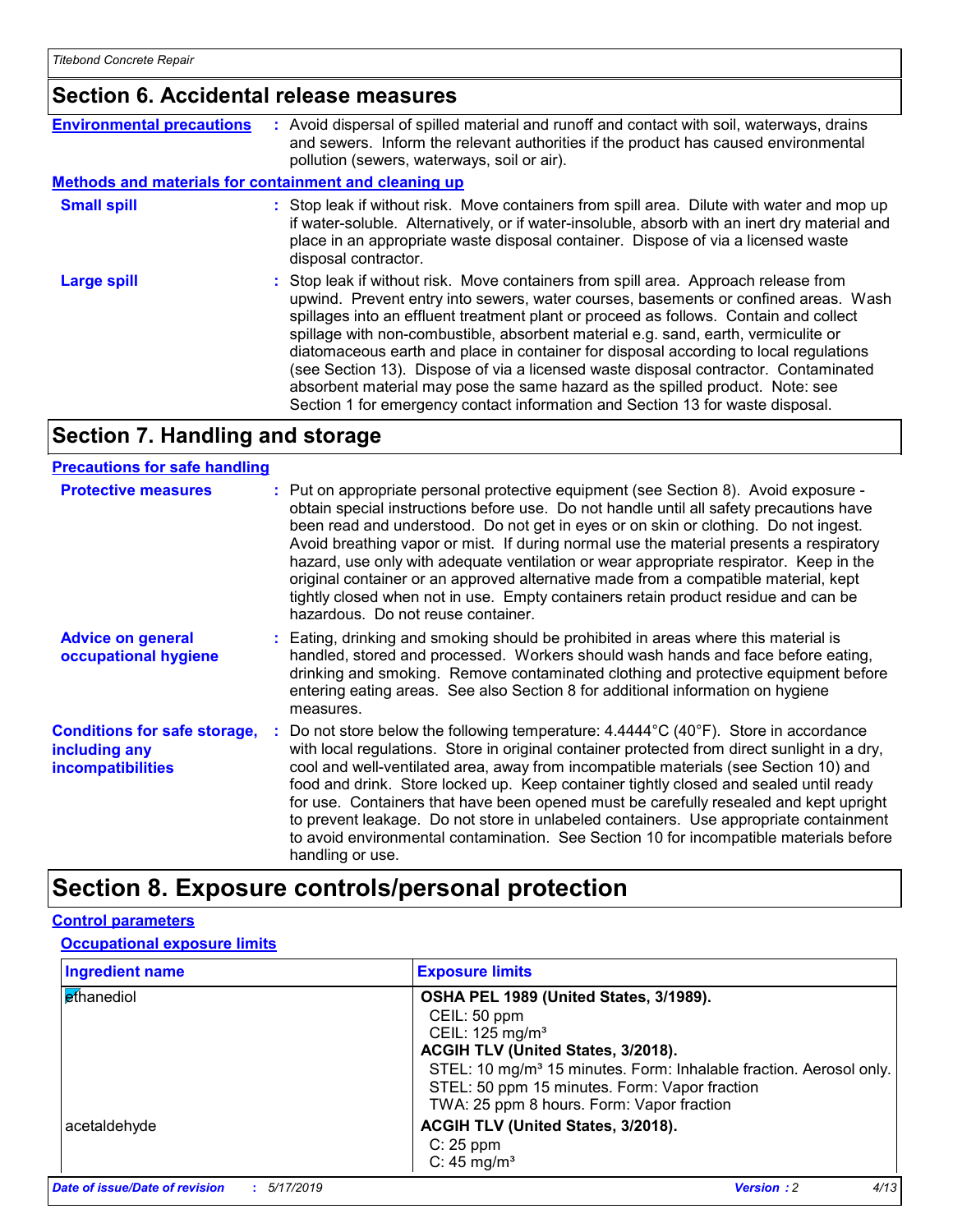# **Section 8. Exposure controls/personal protection**

|                                                   | <b>OCONON OF EXPOSURE CONNECTS PORSONIAL PROTECTION</b>                                                                                                                                                                                                                                                                                                                                                                                                                                                                                                                                                                |
|---------------------------------------------------|------------------------------------------------------------------------------------------------------------------------------------------------------------------------------------------------------------------------------------------------------------------------------------------------------------------------------------------------------------------------------------------------------------------------------------------------------------------------------------------------------------------------------------------------------------------------------------------------------------------------|
|                                                   | OSHA PEL 1989 (United States, 3/1989).<br>TWA: 100 ppm 8 hours.<br>TWA: 180 mg/m <sup>3</sup> 8 hours.<br>STEL: 150 ppm 15 minutes.<br>STEL: 270 mg/m <sup>3</sup> 15 minutes.<br>OSHA PEL (United States, 5/2018).<br>TWA: 200 ppm 8 hours.<br>TWA: 360 mg/m <sup>3</sup> 8 hours.                                                                                                                                                                                                                                                                                                                                    |
| vinyl acetate                                     | ACGIH TLV (United States, 3/2018).<br>TWA: 10 ppm 8 hours.<br>TWA: 35 mg/m <sup>3</sup> 8 hours.<br>STEL: 15 ppm 15 minutes.<br>STEL: 53 mg/m <sup>3</sup> 15 minutes.<br>OSHA PEL 1989 (United States, 3/1989).<br>TWA: 10 ppm 8 hours.<br>TWA: 30 mg/m <sup>3</sup> 8 hours.<br>STEL: 20 ppm 15 minutes.<br>STEL: 60 mg/m <sup>3</sup> 15 minutes.<br>NIOSH REL (United States, 10/2016).<br>CEIL: 4 ppm 15 minutes.<br>CEIL: 15 mg/m <sup>3</sup> 15 minutes.                                                                                                                                                       |
| <b>Appropriate engineering</b><br><b>controls</b> | : If user operations generate dust, fumes, gas, vapor or mist, use process enclosures,<br>local exhaust ventilation or other engineering controls to keep worker exposure to<br>airborne contaminants below any recommended or statutory limits.                                                                                                                                                                                                                                                                                                                                                                       |
| <b>Environmental exposure</b><br>controls         | Emissions from ventilation or work process equipment should be checked to ensure<br>they comply with the requirements of environmental protection legislation. In some<br>cases, fume scrubbers, filters or engineering modifications to the process equipment<br>will be necessary to reduce emissions to acceptable levels.                                                                                                                                                                                                                                                                                          |
| <b>Individual protection measures</b>             |                                                                                                                                                                                                                                                                                                                                                                                                                                                                                                                                                                                                                        |
| <b>Hygiene measures</b>                           | : Wash hands, forearms and face thoroughly after handling chemical products, before<br>eating, smoking and using the lavatory and at the end of the working period.<br>Appropriate techniques should be used to remove potentially contaminated clothing.<br>Wash contaminated clothing before reusing. Ensure that eyewash stations and safety<br>showers are close to the workstation location.                                                                                                                                                                                                                      |
| <b>Eye/face protection</b>                        | : Safety eyewear complying with an approved standard should be used when a risk<br>assessment indicates this is necessary to avoid exposure to liquid splashes, mists,<br>gases or dusts. If contact is possible, the following protection should be worn, unless<br>the assessment indicates a higher degree of protection: safety glasses with side-<br>shields.                                                                                                                                                                                                                                                     |
| <b>Skin protection</b>                            |                                                                                                                                                                                                                                                                                                                                                                                                                                                                                                                                                                                                                        |
| <b>Hand protection</b>                            | : Chemical-resistant, impervious gloves complying with an approved standard should be<br>worn at all times when handling chemical products if a risk assessment indicates this is<br>necessary. Considering the parameters specified by the glove manufacturer, check<br>during use that the gloves are still retaining their protective properties. It should be<br>noted that the time to breakthrough for any glove material may be different for different<br>glove manufacturers. In the case of mixtures, consisting of several substances, the<br>protection time of the gloves cannot be accurately estimated. |
| <b>Body protection</b>                            | Personal protective equipment for the body should be selected based on the task being<br>performed and the risks involved and should be approved by a specialist before<br>handling this product.                                                                                                                                                                                                                                                                                                                                                                                                                      |
| <b>Other skin protection</b>                      | : Appropriate footwear and any additional skin protection measures should be selected<br>based on the task being performed and the risks involved and should be approved by a<br>specialist before handling this product.                                                                                                                                                                                                                                                                                                                                                                                              |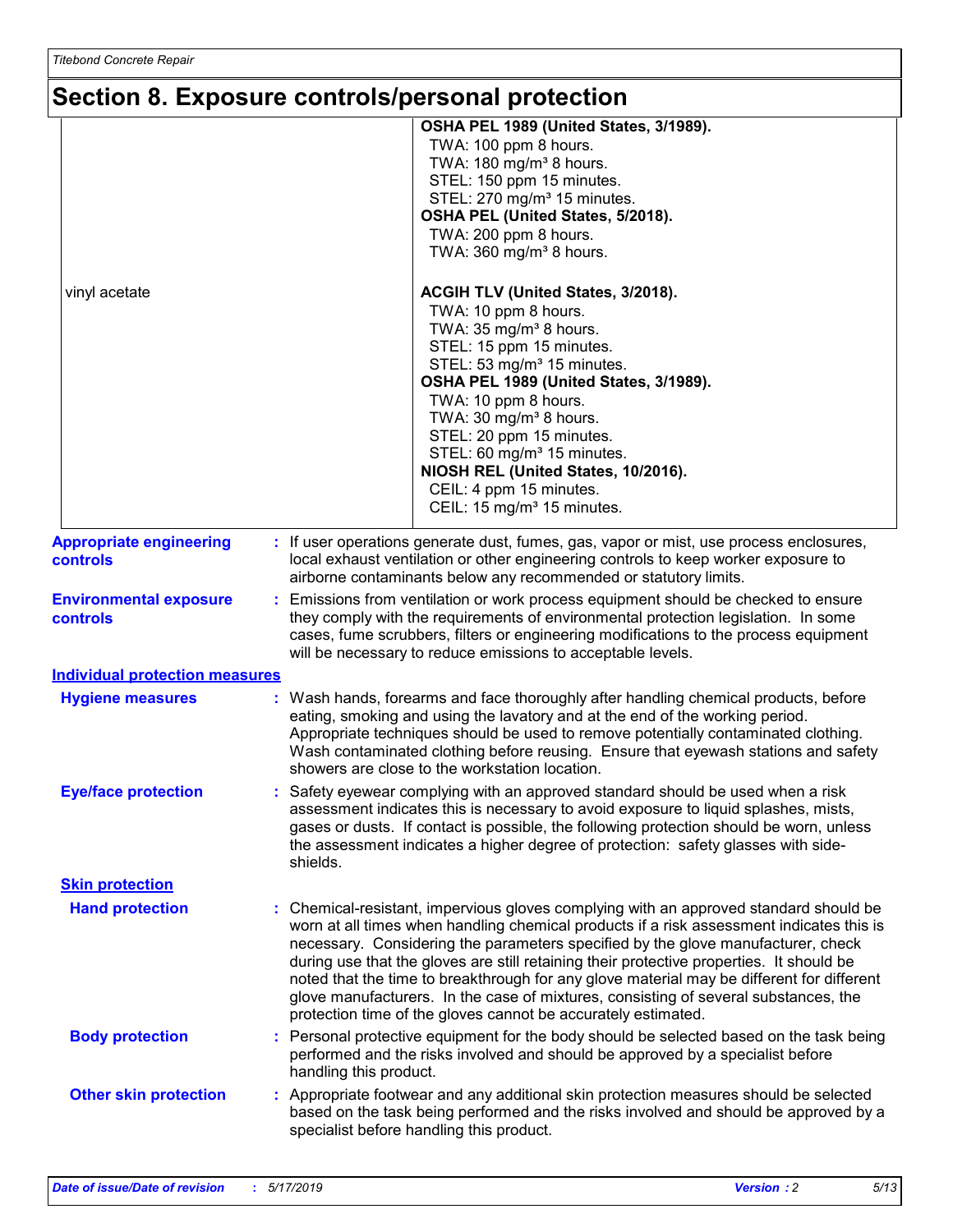# **Section 8. Exposure controls/personal protection**

| <b>Respiratory protection</b> | : Based on the hazard and potential for exposure, select a respirator that meets the   |
|-------------------------------|----------------------------------------------------------------------------------------|
|                               | appropriate standard or certification. Respirators must be used according to a         |
|                               | respiratory protection program to ensure proper fitting, training, and other important |
|                               | aspects of use.                                                                        |

# **Section 9. Physical and chemical properties**

| <b>Appearance</b>                                 |                                                                 |
|---------------------------------------------------|-----------------------------------------------------------------|
| <b>Physical state</b>                             | : Liquid. [Paste.]                                              |
| <b>Color</b>                                      | $:$ Gray.                                                       |
| <b>Odor</b>                                       | <b>Acrylic.</b> [Slight]                                        |
| <b>Odor threshold</b>                             | : Not available.                                                |
| pH                                                | $\overline{\mathbb{Z}}$ .5 to 8.5                               |
| <b>Melting point</b>                              | : <0°C (<32°F)                                                  |
| <b>Boiling point</b>                              | : >93.333°C (>200°F)                                            |
| <b>Flash point</b>                                | : $\mathcal{C}$ losed cup: >93.3°C (>199.9°F) [Closed cup]      |
| <b>Evaporation rate</b>                           | $\frac{1}{5}$ (butyl acetate = 1)                               |
| <b>Flammability (solid, gas)</b>                  | : Not available.                                                |
| Lower and upper explosive<br>(flammable) limits   | : Not available.                                                |
| <b>VOC (less water, less</b><br>exempt solvents)  | $: 50$ g/l                                                      |
| <b>Volatility</b>                                 | $: 29\%$ (v/v), 17.1% (w/w)                                     |
| <b>Vapor pressure</b>                             | 2.3 kPa (17.1 mm Hg) [room temperature]                         |
| <b>Vapor density</b>                              | : Mot available.                                                |
| <b>Relative density</b>                           | : 1/68                                                          |
| <b>Solubility</b>                                 | : Soluble in the following materials: cold water and hot water. |
| <b>Solubility in water</b>                        | : Not available.                                                |
| <b>Partition coefficient: n-</b><br>octanol/water | : Not available.                                                |
| <b>Auto-ignition temperature</b>                  | : Not available.                                                |
| <b>Decomposition temperature</b>                  | : Not available.                                                |
| <b>Viscosity</b>                                  | : Not available.                                                |

# **Section 10. Stability and reactivity**

| <b>Reactivity</b>                                   |    | No specific test data related to reactivity available for this product or its ingredients.              |
|-----------------------------------------------------|----|---------------------------------------------------------------------------------------------------------|
| <b>Chemical stability</b>                           |    | : The product is stable.                                                                                |
| <b>Possibility of hazardous</b><br><b>reactions</b> |    | : Under normal conditions of storage and use, hazardous reactions will not occur.                       |
| <b>Conditions to avoid</b>                          | ÷. | No specific data.                                                                                       |
| <b>Incompatible materials</b>                       |    | No specific data.                                                                                       |
| <b>Hazardous decomposition</b><br>products          | ÷. | Under normal conditions of storage and use, hazardous decomposition products should<br>not be produced. |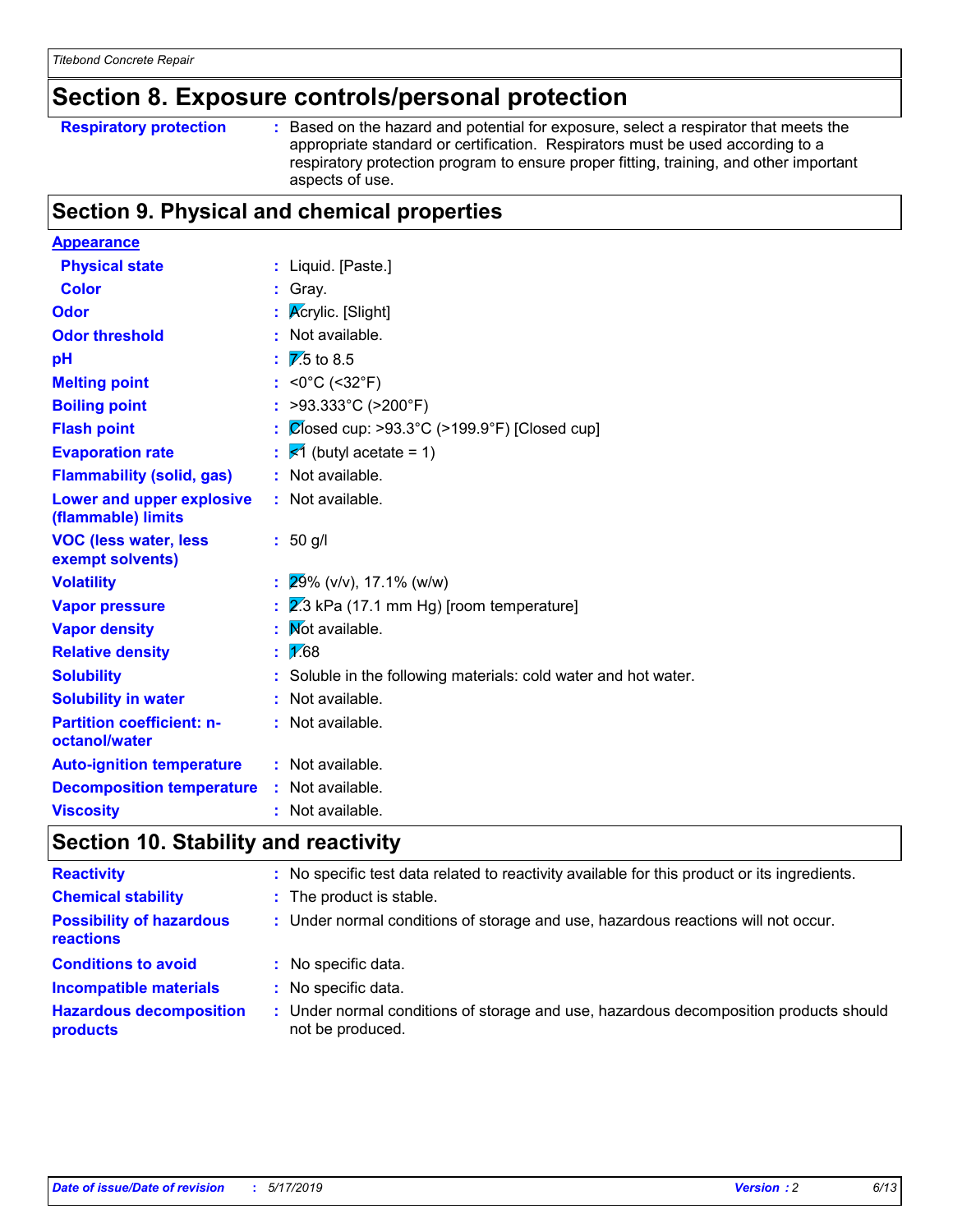# **Section 11. Toxicological information**

#### **Information on toxicological effects**

**Acute toxicity**

| <b>Product/ingredient name</b> | <b>Result</b>                |                | <b>Species</b> |              | <b>Dose</b> |                         | <b>Exposure</b>    |
|--------------------------------|------------------------------|----------------|----------------|--------------|-------------|-------------------------|--------------------|
| ethanediol                     | <b>LC50 Inhalation Vapor</b> |                | Rat            |              |             | 10.92 mg/l              | 4 hours            |
|                                | LD50 Oral                    |                | Rat            |              |             | 4700 mg/kg              |                    |
| acetaldehyde                   | LC50 Inhalation Gas.         |                | Rat            |              |             | 13300 ppm               | 4 hours            |
|                                | LD50 Dermal                  |                | Rabbit         |              |             | 3540 mg/kg              |                    |
|                                | LD50 Oral                    |                | Rat            |              |             | 661 mg/kg               |                    |
| vinyl acetate                  | <b>LC50 Inhalation Vapor</b> |                | Rat            |              |             | 11400 mg/m <sup>3</sup> | 4 hours            |
|                                | LD50 Dermal                  |                | Rabbit         |              |             | 2335 mg/kg              |                    |
|                                | LD50 Oral                    |                | Rat            |              |             | 2900 mg/kg              |                    |
| <b>Irritation/Corrosion</b>    |                              |                |                |              |             |                         |                    |
| <b>Product/ingredient name</b> | <b>Result</b>                | <b>Species</b> |                | <b>Score</b> |             | <b>Exposure</b>         | <b>Observation</b> |
| ethanediol                     | Eyes - Mild irritant         | Rabbit         |                |              |             | 24 hours 500            |                    |
|                                |                              |                |                |              |             | milligrams              |                    |
|                                | Eyes - Mild irritant         | Rabbit         |                |              |             | 1 hours 100             |                    |

| Eves - Mila Imitant      | Rappil |                                      | i nours tuu | $\overline{\phantom{a}}$                                                              |
|--------------------------|--------|--------------------------------------|-------------|---------------------------------------------------------------------------------------|
|                          |        |                                      |             |                                                                                       |
| Eyes - Moderate irritant |        |                                      |             |                                                                                       |
|                          |        |                                      |             |                                                                                       |
| Skin - Mild irritant     |        |                                      | 555         | $\overline{\phantom{0}}$                                                              |
|                          |        |                                      |             |                                                                                       |
| Eyes - Severe irritant   |        |                                      |             |                                                                                       |
| Skin - Mild irritant     |        |                                      | 500         |                                                                                       |
|                          |        |                                      |             |                                                                                       |
|                          |        | Rabbit<br>Rabbit<br>Rabbit<br>Rabbit |             | milligrams<br>6 hours 1440<br>milligrams<br>milligrams<br>40 milligrams<br>milligrams |

#### **Conclusion/Summary**

**Skin :** Prolonged or repeated contact can defat the skin and lead to irritation, cracking and/or dermatitis.

# **Eyes :** This product may irritate eyes upon contact.

**Respiratory :** May cause respiratory irritation.

#### **Sensitization**

Not available.

#### **Conclusion/Summary**

**Skin :** May cause allergic reactions in certain individuals.

#### **Mutagenicity**

Not available.

#### **Carcinogenicity**

Not available.

#### **Classification**

| <b>Product/ingredient name</b> | <b>OSHA</b> | <b>IARC</b> | <b>NTP</b>                                       |
|--------------------------------|-------------|-------------|--------------------------------------------------|
| acetaldehyde<br>vinyl acetate  |             | 2B<br>2B    | Reasonably anticipated to be a human carcinogen. |

#### **Reproductive toxicity**

Not available.

#### **Teratogenicity**

Not available.

#### **Specific target organ toxicity (single exposure)**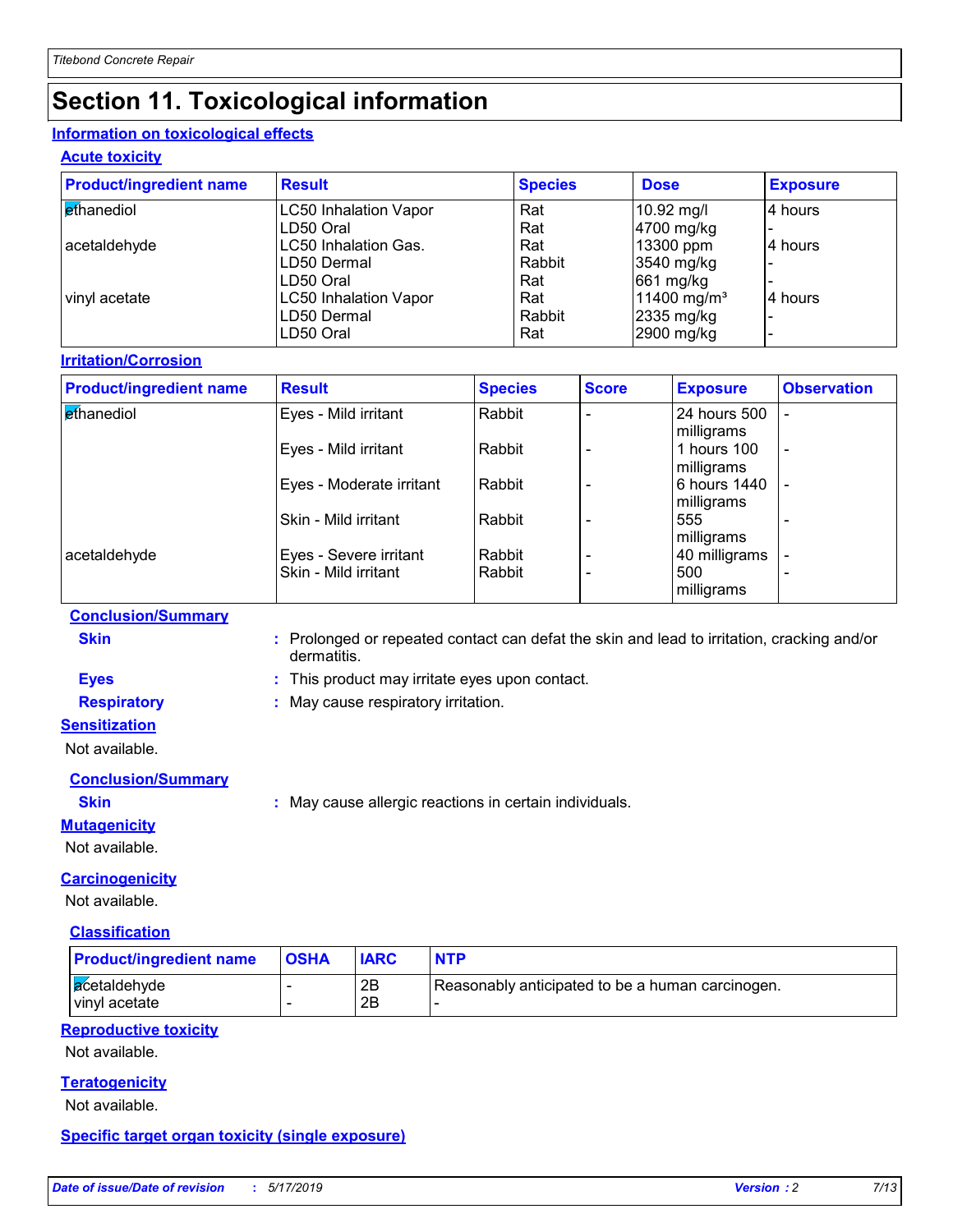# **Section 11. Toxicological information**

| <b>Name</b>                                                                              |                                                                                                         | <b>Category</b> | <b>Route of</b><br>exposure | <b>Target organs</b>                                            |
|------------------------------------------------------------------------------------------|---------------------------------------------------------------------------------------------------------|-----------------|-----------------------------|-----------------------------------------------------------------|
| ethanediol                                                                               |                                                                                                         | Category 1      | Oral                        | blood, central<br>nervous system<br>(CNS), kidneys and<br>liver |
| <b>Specific target organ toxicity (repeated exposure)</b>                                |                                                                                                         |                 |                             |                                                                 |
| <b>Name</b>                                                                              |                                                                                                         | <b>Category</b> | <b>Route of</b><br>exposure | <b>Target organs</b>                                            |
| ethanediol                                                                               |                                                                                                         | Category 2      | Oral                        | kidneys                                                         |
| <b>Aspiration hazard</b><br>Not available.                                               |                                                                                                         |                 |                             |                                                                 |
| <b>Information on the likely</b><br>routes of exposure                                   | : Routes of entry anticipated: Oral, Dermal, Inhalation.                                                |                 |                             |                                                                 |
| <b>Potential acute health effects</b>                                                    |                                                                                                         |                 |                             |                                                                 |
| <b>Eye contact</b>                                                                       | : This product may irritate eyes upon contact.                                                          |                 |                             |                                                                 |
| <b>Inhalation</b>                                                                        | No known significant effects or critical hazards.                                                       |                 |                             |                                                                 |
| <b>Skin contact</b>                                                                      | : Defatting to the skin. May cause skin dryness and irritation.                                         |                 |                             |                                                                 |
| <b>Ingestion</b>                                                                         | : No known significant effects or critical hazards.                                                     |                 |                             |                                                                 |
| <b>Symptoms related to the physical, chemical and toxicological characteristics</b>      |                                                                                                         |                 |                             |                                                                 |
| <b>Eye contact</b>                                                                       | : No specific data.                                                                                     |                 |                             |                                                                 |
| <b>Inhalation</b>                                                                        | No specific data.                                                                                       |                 |                             |                                                                 |
| <b>Skin contact</b>                                                                      | : Adverse symptoms may include the following:<br>irritation<br>dryness<br>cracking                      |                 |                             |                                                                 |
| <b>Ingestion</b>                                                                         | : No specific data.                                                                                     |                 |                             |                                                                 |
| Delayed and immediate effects and also chronic effects from short and long term exposure |                                                                                                         |                 |                             |                                                                 |
| <b>Short term exposure</b>                                                               |                                                                                                         |                 |                             |                                                                 |
| <b>Potential immediate</b><br>effects                                                    | : Not available.                                                                                        |                 |                             |                                                                 |
| <b>Potential delayed effects</b>                                                         | : Not available.                                                                                        |                 |                             |                                                                 |
| <b>Long term exposure</b><br><b>Potential immediate</b><br>effects                       | : Not available.                                                                                        |                 |                             |                                                                 |
| <b>Potential delayed effects</b>                                                         | : Not available.                                                                                        |                 |                             |                                                                 |
| <b>Potential chronic health effects</b>                                                  |                                                                                                         |                 |                             |                                                                 |
| Not available.                                                                           |                                                                                                         |                 |                             |                                                                 |
| <b>Conclusion/Summary</b>                                                                | : May cause allergic reactions in certain individuals.                                                  |                 |                             |                                                                 |
| <b>General</b>                                                                           | Prolonged or repeated contact can defat the skin and lead to irritation, cracking and/or<br>dermatitis. |                 |                             |                                                                 |
| <b>Carcinogenicity</b>                                                                   | May cause cancer. Risk of cancer depends on duration and level of exposure.                             |                 |                             |                                                                 |
| <b>Mutagenicity</b>                                                                      | : No known significant effects or critical hazards.                                                     |                 |                             |                                                                 |
| <b>Teratogenicity</b>                                                                    | No known significant effects or critical hazards.                                                       |                 |                             |                                                                 |
| <b>Developmental effects</b>                                                             | No known significant effects or critical hazards.                                                       |                 |                             |                                                                 |
| <b>Fertility effects</b>                                                                 | No known significant effects or critical hazards.                                                       |                 |                             |                                                                 |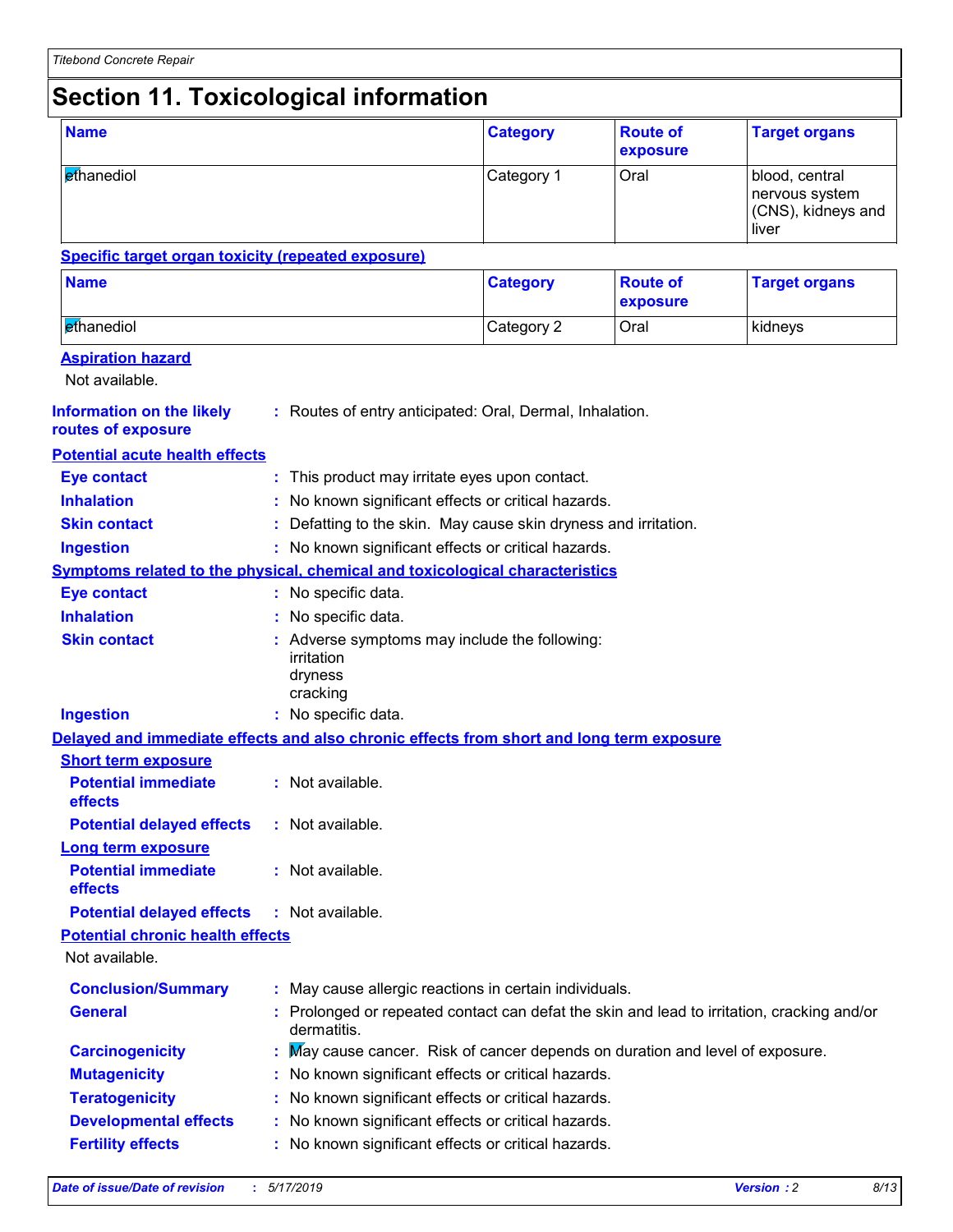# **Section 11. Toxicological information**

#### **Numerical measures of toxicity**

**Acute toxicity estimates**

Not available.

# **Section 12. Ecological information**

#### **Toxicity**

| <b>Product/ingredient name</b> | <b>Result</b>                                   | <b>Species</b>                                | <b>Exposure</b> |
|--------------------------------|-------------------------------------------------|-----------------------------------------------|-----------------|
| ethanediol                     | Acute EC50 10940 mg/l                           | Algae - Selenastrum<br>capriocornutum         | 96 hours        |
|                                | Acute LC50 6900000 µg/l Fresh water             | Crustaceans - Ceriodaphnia<br>dubia - Neonate | 48 hours        |
|                                | Acute LC50 41000000 µg/l Fresh water            | Daphnia - Daphnia magna -<br>Neonate          | 48 hours        |
|                                | Acute LC50 8050000 µg/l Fresh water             | Fish - Pimephales promelas                    | 96 hours        |
|                                | Chronic NOEC 10000 mg/l                         | Algae - Selenastrum<br>capriocornutum         | 96 hours        |
| acetaldehyde                   | Acute EC50 236600 µg/l Fresh water              | Algae - Navicula seminulum                    | 96 hours        |
|                                | Acute EC50 48250 µg/l Fresh water               | Daphnia - Daphnia magna -<br>l Larvae         | 48 hours        |
|                                | Acute LC50 >100000 µg/l Marine water            | Crustaceans - Crangon crangon -<br>Adult      | 48 hours        |
|                                | Acute LC50 30800 µg/l Fresh water               | Fish - Pimephales promelas                    | 96 hours        |
| vinyl acetate                  | Acute EC50 8.81 mg/l                            | Algae - Pseudokirchnerella<br>subcapitata     | 96 hours        |
|                                | Acute EC50 12.6 mg/l                            | Daphnia                                       | 48 hours        |
|                                | Acute LC50 10000 to 100000 µg/l<br>Marine water | Crustaceans - Crangon crangon -<br>Larvae     | 48 hours        |
|                                | Acute LC50 14000 µg/l Fresh water               | Fish - Pimephales promelas                    | 96 hours        |
|                                | Chronic NOEC 1.58 mg/l                          | Algae - Pseudokirchnerella<br>subcapitata     | 96 hours        |

#### **Persistence and degradability**

| <b>Product/ingredient name</b> | <b>Aquatic half-life</b> | <b>Photolysis</b> | Biodegradability |
|--------------------------------|--------------------------|-------------------|------------------|
| ethanediol                     |                          |                   | Readily          |
| vinyl acetate                  |                          |                   | Readily          |

#### **Bioaccumulative potential**

| <b>Product/ingredient name</b> | $LogP_{ow}$ | <b>BCF</b> | <b>Potential</b> |
|--------------------------------|-------------|------------|------------------|
| ethanediol                     | $-1.36$     | 10         | low              |
| acetaldehyde                   | 0.45        |            | low              |
| vinyl acetate                  | 0.73        | 3.16       | low              |

**Mobility in soil**

**:** Not available.

**coefficient (KOC)**

**Soil/water partition** 

**Other adverse effects** : No known significant effects or critical hazards.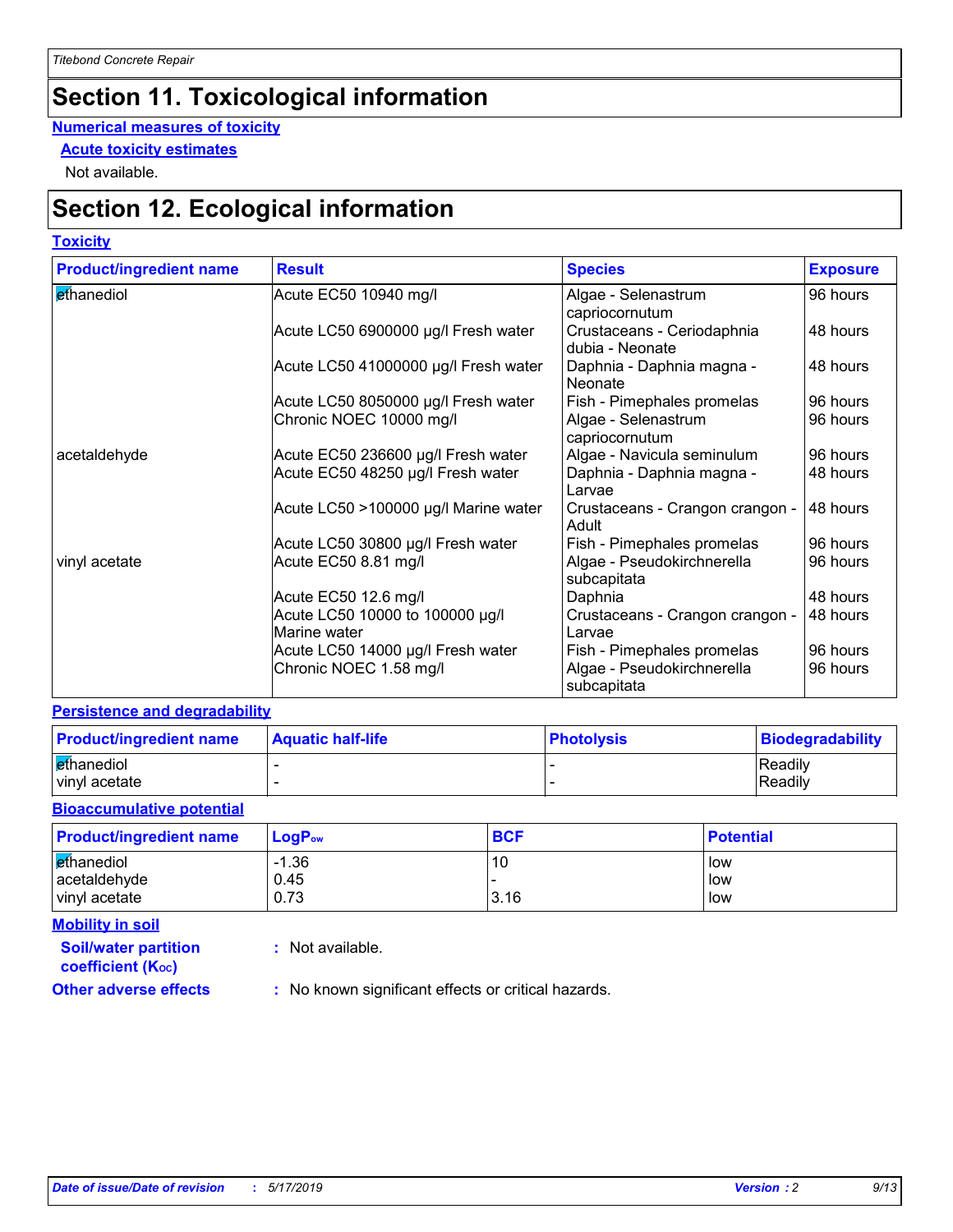# **Section 13. Disposal considerations**

**Disposal methods :**

The generation of waste should be avoided or minimized wherever possible. Disposal of this product, solutions and any by-products should at all times comply with the requirements of environmental protection and waste disposal legislation and any regional local authority requirements. Dispose of surplus and non-recyclable products via a licensed waste disposal contractor. Waste should not be disposed of untreated to the sewer unless fully compliant with the requirements of all authorities with jurisdiction. Waste packaging should be recycled. Incineration or landfill should only be considered when recycling is not feasible. This material and its container must be disposed of in a safe way. Care should be taken when handling emptied containers that have not been cleaned or rinsed out. Empty containers or liners may retain some product residues. Avoid dispersal of spilled material and runoff and contact with soil, waterways, drains and sewers.

### **Section 14. Transport information**

|                                      | <b>DOT</b><br><b>Classification</b> | <b>TDG</b><br><b>Classification</b> | <b>Mexico</b><br><b>Classification</b> | <b>ADR/RID</b> | <b>IMDG</b>    | <b>IATA</b>    |
|--------------------------------------|-------------------------------------|-------------------------------------|----------------------------------------|----------------|----------------|----------------|
| <b>UN number</b>                     | Not regulated.                      | Not regulated.                      | Not regulated.                         | Not regulated. | Not regulated. | Not regulated. |
| <b>UN proper</b><br>shipping name    |                                     |                                     |                                        |                |                |                |
| <b>Transport</b><br>hazard class(es) |                                     |                                     |                                        |                |                | $\blacksquare$ |
| <b>Packing group</b>                 |                                     |                                     |                                        |                |                |                |
| <b>Environmental</b><br>hazards      | No.                                 | No.                                 | No.                                    | No.            | No.            | No.            |

**Additional information**

**DOT Classification :**

**Reportable quantity** 1010.1 lbs / 458.59 kg [72.11 gal / 272.97 L]. Package sizes shipped in quantities less than the product reportable quantity are not subject to the RQ (reportable quantity) transportation requirements.

# **Section 15. Regulatory information**

#### **U.S. Federal regulations**

**SARA 302/304**

**Composition/information on ingredients**

|                                           |                                                                   |            | <b>SARA 302 TPQ</b> |           | <b>SARA 304 RQ</b> |           |  |
|-------------------------------------------|-------------------------------------------------------------------|------------|---------------------|-----------|--------------------|-----------|--|
| <b>Name</b>                               | $\frac{9}{6}$                                                     | <b>EHS</b> | (lbs)               | (gallons) | (Ibs)              | (gallons) |  |
| <b>V</b> inyl acetate                     | ≤1                                                                | Yes.       | 1000                | 129       | 5000               | 644.8     |  |
| <b>SARA 304 RQ</b><br><b>SARA 311/312</b> | $\frac{1}{2}$ 909090.9 lbs / 412727.3 kg [64899.4 gal / 245671 L] |            |                     |           |                    |           |  |
| <b>Classification</b>                     | : CARCINOGENICITY - Category 1A<br>HNOC - Defatting irritant      |            |                     |           |                    |           |  |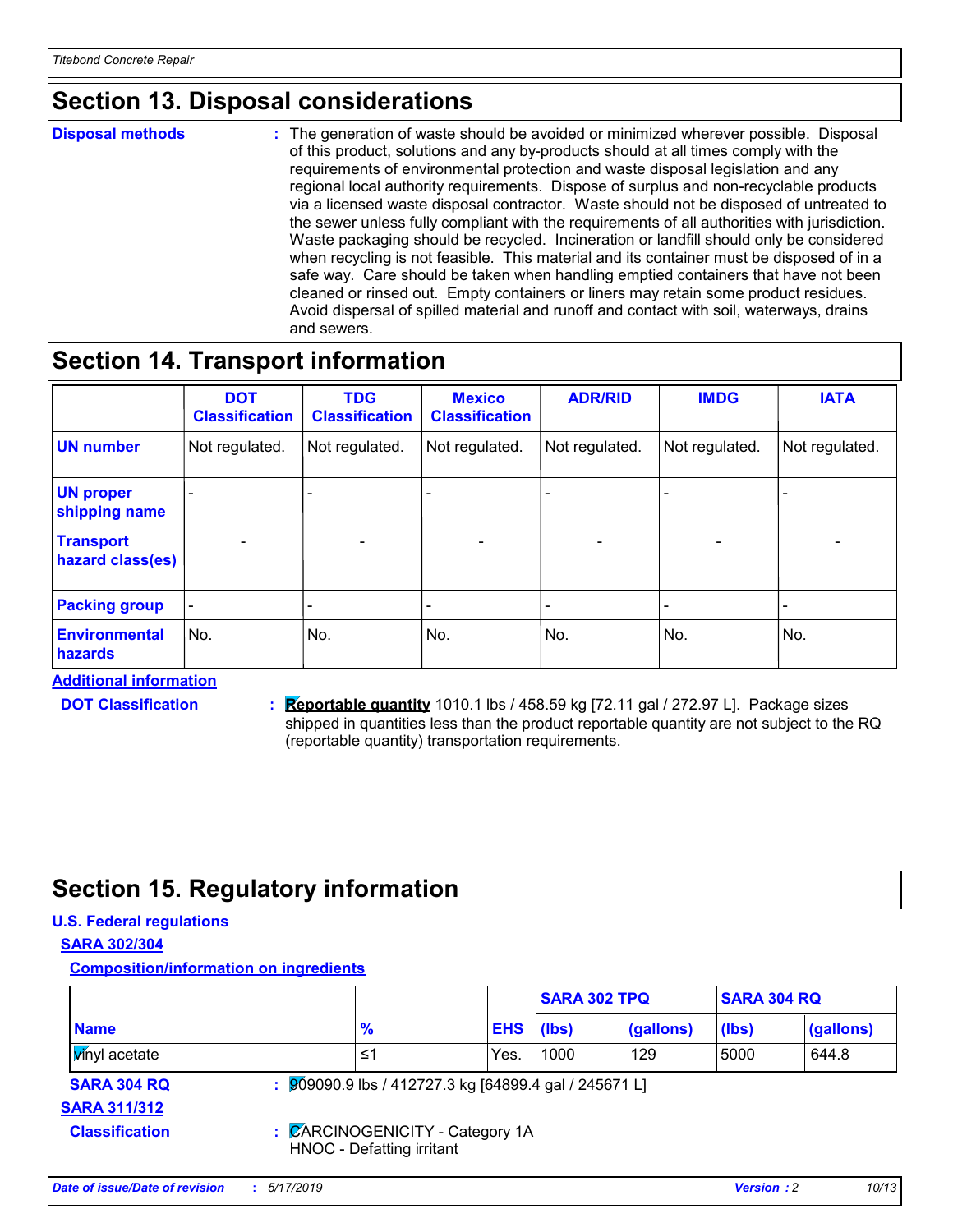# **Section 15. Regulatory information**

#### **Composition/information on ingredients**

| <b>Name</b>   | $\frac{9}{6}$ | <b>Classification</b>                                               |
|---------------|---------------|---------------------------------------------------------------------|
| Ethanediol    | $\leq$ 3      | <b>ACUTE TOXICITY (oral) - Category 4</b>                           |
|               |               | <b>SKIN IRRITATION - Category 2</b><br>EYE IRRITATION - Category 2B |
|               |               |                                                                     |
|               |               | SPECIFIC TARGET ORGAN TOXICITY (SINGLE EXPOSURE)                    |
|               |               | (blood, central nervous system (CNS), kidneys, liver) (oral) -      |
|               |               | Category 1                                                          |
|               |               | SPECIFIC TARGET ORGAN TOXICITY (REPEATED                            |
|               |               | EXPOSURE) (kidneys) (oral) - Category 2                             |
| acetaldehyde  | ≤1            | <b>FLAMMABLE LIQUIDS - Category 1</b>                               |
|               |               | ACUTE TOXICITY (oral) - Category 4                                  |
|               |               | <b>ACUTE TOXICITY (inhalation) - Category 4</b>                     |
|               |               | <b>EYE IRRITATION - Category 2A</b>                                 |
|               |               | <b>CARCINOGENICITY - Category 2</b>                                 |
| vinyl acetate | ≤1            | <b>FLAMMABLE LIQUIDS - Category 2</b>                               |
|               |               | <b>CARCINOGENICITY - Category 2</b>                                 |

#### **SARA 313**

|                                           | <b>Product name</b>                                | <b>CAS number</b>                             | $\frac{9}{6}$     |
|-------------------------------------------|----------------------------------------------------|-----------------------------------------------|-------------------|
| <b>Form R - Reporting</b><br>requirements | <b>ethanediol</b><br>acetaldehyde<br>vinyl acetate | $107 - 21 - 1$<br>$75-07-0$<br>$108 - 05 - 4$ | l≤3<br>∣≤1<br>∣≤1 |
| <b>Supplier notification</b>              | <b>ethanediol</b><br>acetaldehyde<br>vinyl acetate | $107 - 21 - 1$<br>$75-07-0$<br>$108 - 05 - 4$ | l≤3<br>∣≤1<br>∣≤1 |

SARA 313 notifications must not be detached from the SDS and any copying and redistribution of the SDS shall include copying and redistribution of the notice attached to copies of the SDS subsequently redistributed.

#### **State regulations**

| <b>Massachusetts</b> | : The following components are listed: ETHYLENE GLYCOL; 1,2-DIHYDROXYETHANE                                                                           |
|----------------------|-------------------------------------------------------------------------------------------------------------------------------------------------------|
| <b>New York</b>      | : The following components are listed: Vinyl acetate; Acetaldehyde; Ethanal; Ethylene<br>glycol                                                       |
| <b>New Jersey</b>    | : The following components are listed: VINYL ACETATE; ACETIC ACID ETHENYL<br>ESTER; ACETALDEHYDE; ACETIC ALDEHYDE; ETHYLENE GLYCOL;<br>1,2-ETHANEDIOL |
| <b>Pennsylvania</b>  | : The following components are listed: ACETIC ACID ETHENYL ESTER;<br>ACETALDEHYDE; 1,2-ETHANEDIOL                                                     |

#### **California Prop. 65**

**A WARNING**: This product can expose you to chemicals including Acetaldehyde, which is known to the State of California to cause cancer, and Ethylene Glycol, which is known to the State of California to cause birth defects or other reproductive harm. For more information go to www.P65Warnings.ca.gov.

| <b>Ingredient name</b>                 | No significant risk<br>level | <b>Maximum</b><br>acceptable dosage<br>level |
|----------------------------------------|------------------------------|----------------------------------------------|
| <b>Ethylene Glycol</b><br>Acetaldehyde | Yes.                         | Yes.                                         |

#### **International regulations**

**Chemical Weapon Convention List Schedules I, II & III Chemicals** Not listed.

#### **Montreal Protocol**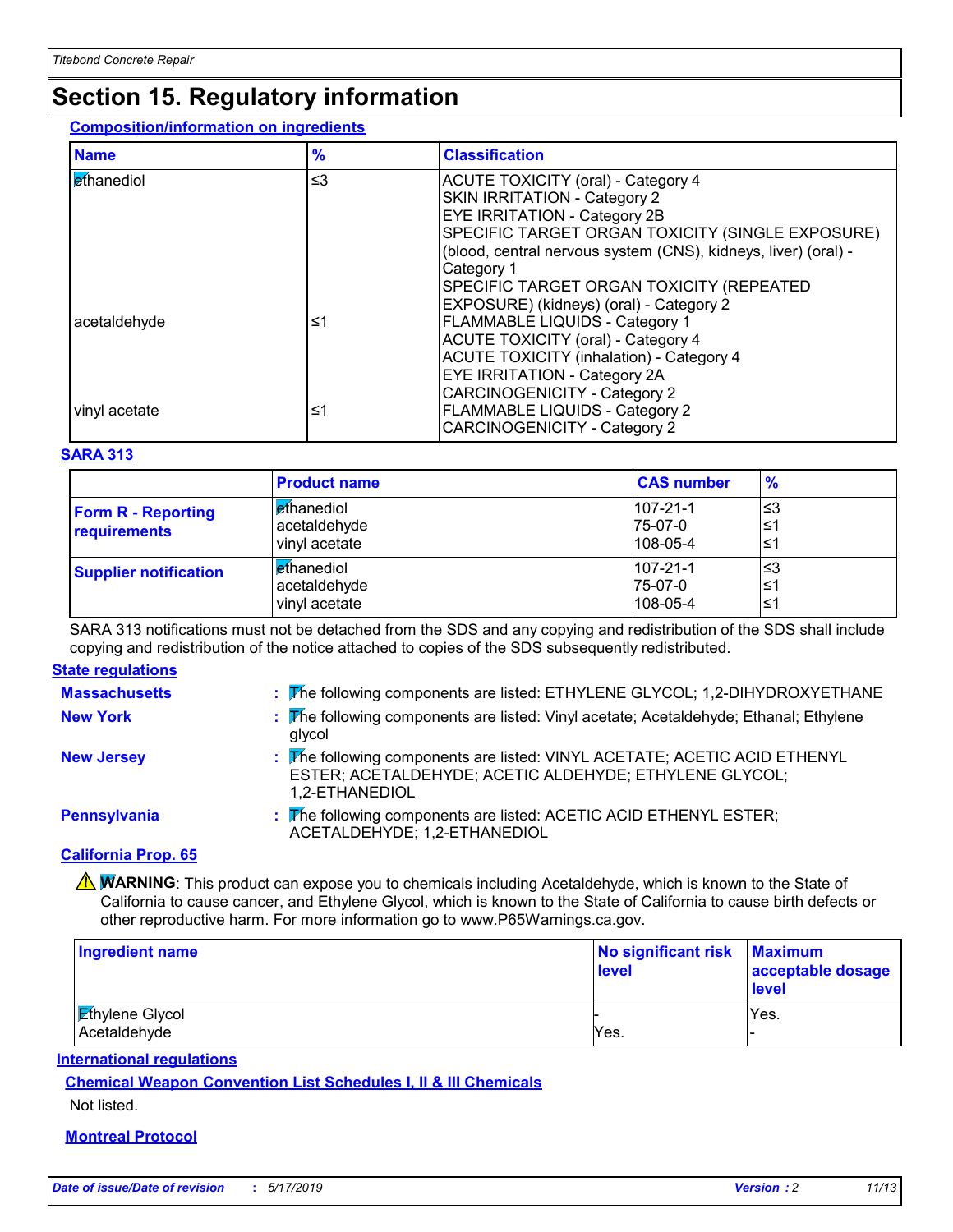# **Section 15. Regulatory information**

Not listed.

**Stockholm Convention on Persistent Organic Pollutants** Not listed.

#### **UNECE Aarhus Protocol on POPs and Heavy Metals**

Not listed.

#### **Inventory list**

**China :** All components are listed or exempted.

**United States TSCA 8(b) inventory**

**:** All components are listed or exempted.

### **Section 16. Other information**

**Hazardous Material Information System (U.S.A.)**



**Caution: HMIS® ratings are based on a 0-4 rating scale, with 0 representing minimal hazards or risks, and 4 representing significant hazards or risks. Although HMIS® ratings and the associated label are not required on SDSs or products leaving a facility under 29 CFR 1910.1200, the preparer may choose to provide them. HMIS® ratings are to be used with a fully implemented HMIS® program. HMIS® is a registered trademark and service mark of the American Coatings Association, Inc.**

**The customer is responsible for determining the PPE code for this material. For more information on HMIS® Personal Protective Equipment (PPE) codes, consult the HMIS® Implementation Manual.**

#### **National Fire Protection Association (U.S.A.)**



**Reprinted with permission from NFPA 704-2001, Identification of the Hazards of Materials for Emergency Response Copyright ©1997, National Fire Protection Association, Quincy, MA 02269. This reprinted material is not the complete and official position of the National Fire Protection Association, on the referenced subject which is represented only by the standard in its entirety.**

**Copyright ©2001, National Fire Protection Association, Quincy, MA 02269. This warning system is intended to be interpreted and applied only by properly trained individuals to identify fire, health and reactivity hazards of chemicals. The user is referred to certain limited number of chemicals with recommended classifications in NFPA 49 and NFPA 325, which would be used as a guideline only. Whether the chemicals are classified by NFPA or not, anyone using the 704 systems to classify chemicals does so at their own risk.**

#### **Procedure used to derive the classification**

| <b>Classification</b><br><b>ZARCINOGENICITY - Category 1A</b> |             | <b>Justification</b><br>Expert judgment |  |  |
|---------------------------------------------------------------|-------------|-----------------------------------------|--|--|
|                                                               |             |                                         |  |  |
| Date of printing                                              | : 4/22/2022 |                                         |  |  |
| Date of issue/Date of<br>revision                             | : 5/17/2019 |                                         |  |  |
| Date of previous issue                                        | : 8/24/2018 |                                         |  |  |
| Date of issue/Date of revision                                | : 5/17/2019 | <b>Version: 2</b><br>12/13              |  |  |